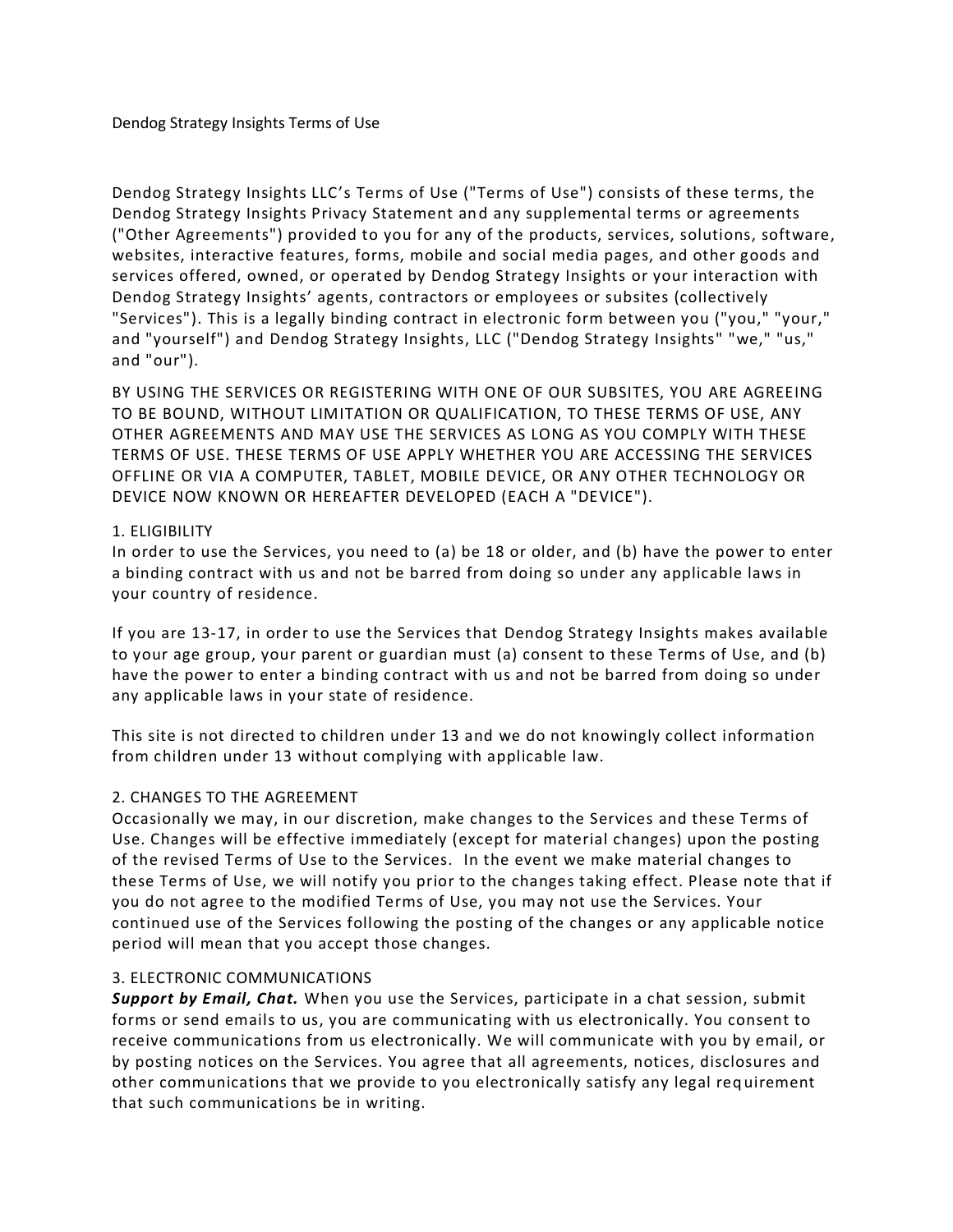### 4. USER GENERATED CONTENT

Other than personally identifiable information, which is covered in the Dendog Strategy Insights Privacy Statement, any reviews, comments, questions, ideas, suggestions, photos, and other material you send or post to the Services ("User Generated Content") will be considered non-confidential and non-proprietary. Dendog Strategy Insights will have no obligations with respect to User Generated Content.

Unless otherwise provided by Other Agreements you may enter into with Dendog Strategy Insights, by posting, uploading, adding, communicating, storing, or otherwise transmitting User Generated Content on, to, or through the Services, you understand and agree that you are giving Dendog Strategy Insights and its designees a royalty free, irrevocable, perpetual, non-exclusive and fully sublicensable license to edit, alter, broadcast, post, publish, copy, disclose, distribute, perform, create derivative works from, incorporate and otherwise use the User Generated Content and images, sounds, text, and other things embodied therein for any and all purposes, including commercial, promotional, or marketing purposes throughout the world in any form, medium, or technology now known or later developed. However, you agree that Dendog Strategy Insights has no obligation to use any idea or material contained in User Generated Content and you have no right to compel such use.

You agree that none of your User Generated Content will include material that:

- is unlawful, threatening, libelous, defamatory, indecent, obscene, pornographic, or that may violate any law;
- could interfere with anyone else's use of the Services;
- encourages or incites anyone to break the law;
- violates the rights of any third party, including copyrights, other property rights, rights of privacy;
- includes personal or sensitive information regarding yourself or another person;
- contains a virus or any other harmful or potentially harmful component; or
- contains false or misleading statements of fact or descriptions of the origin of the material or the communication.

*No Obligation to Monitor.* Although you are solely responsible for the content you provide, Dendog Strategy Insights may, but is not required to, monitor User Generated Content. If Dendog Strategy Insights becomes aware of User Generated Content that violates these Terms of Use or that it believes to be obscene, lewd, lascivious, filthy, excessively violent, harassing, or otherwise objectionable, Dendog Strategy Insights may act to restrict access to or availability of this material, without notice to you and in its sole discretion, or may take other action as described elsewhere in these Terms of Use.

If you notice that any other user's submissions appear to violate these Terms of Use, or if any other user ever makes you feel harassed or unsafe, please contact Dendog Strategy Insights by emailing marketing@dendogstrategy.com.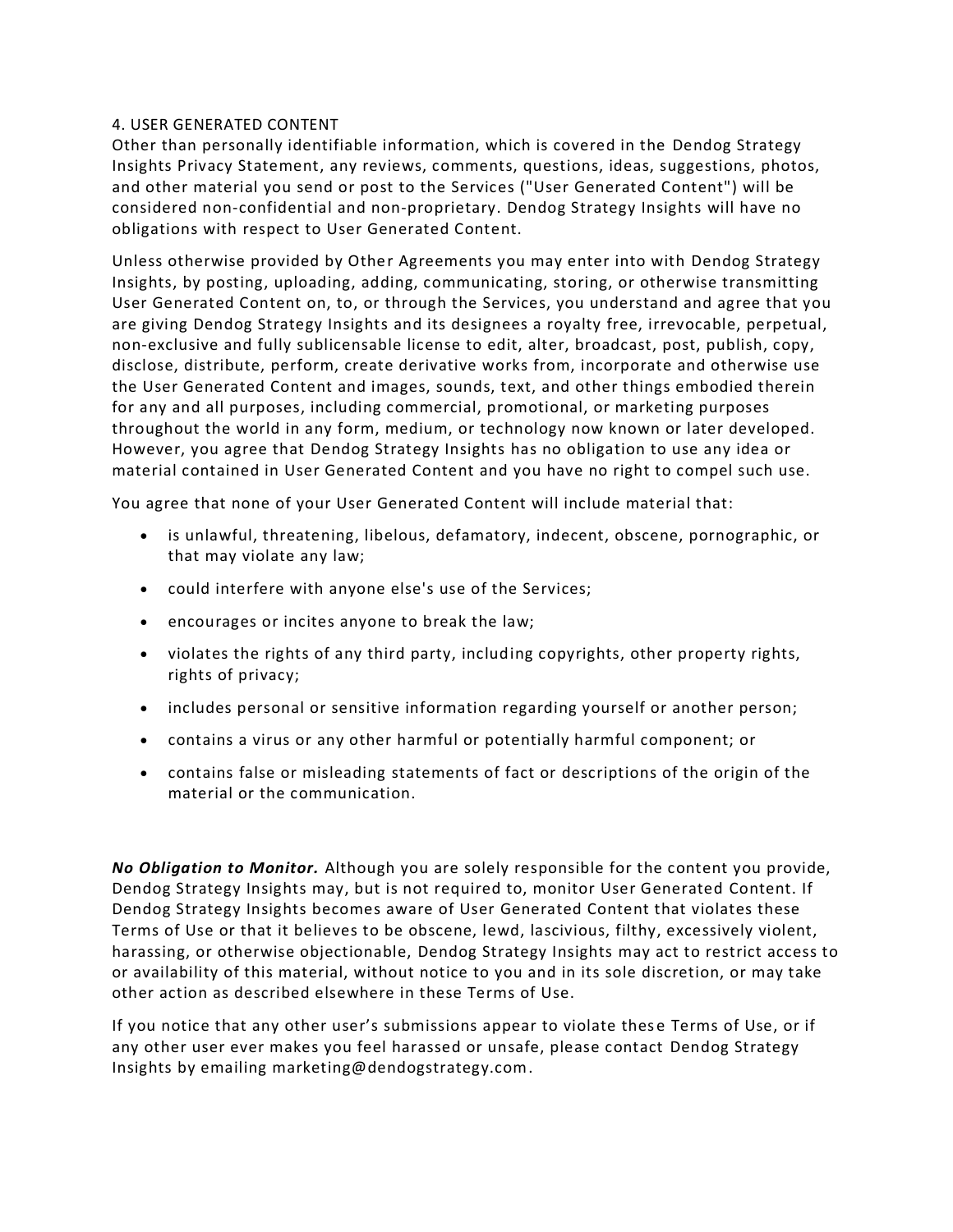Internet transmissions are never completely private or secure. You understand that any User Generated Content that you send through the Services may be read or intercepted by others. By sending User Generated Content to Dendog Strategy Insights, you release us of any duty or obligation we might otherwise have to review or act in response to the User Generated Content, and of any duty or obligation that we might otherwise have to you in connection with any action we choose to take in response to your User Generated Content.

*Unsolicited Ideas:* Dendog Strategy Insights personnel have been actively engaged in research and development in diversified scientific and business areas for many years. In order to protect the interests of Dendog Strategy Insights in the ideas and information which have been conceived or developed internally, and to avoid possible future misunderstandings with you or others, Dendog Strategy Insights does not solicit ideas, inventions, work samples, materials, demos, and the like or agree to receive any confidential information from persons or entities outside Dendog Strategy Insights. Dendog Strategy Insights maintains a strict policy of not accepting or considering any creative ideas, suggestions or materials from the public ("Unsolicited Idea(s)") and therefore you sho uld not submit any Unsolicited Idea(s) to Dendog Strategy Insights in any User Generated Content through this Services or otherwise. Dendog Strategy Insights does not wish to receive Unsolicited Idea(s) from you and has expressly advised you not to submit them. If you nonetheless intend to submit an Unsolicited Idea, Dendog Strategy Insights strongly recommends that you first consult an attorney in order to evaluate the effect that submitting such an Unsolicited Idea would have on any rights that you might otherwise have.

Nonetheless, if you do send Dendog Strategy Insights an Unsolicited Idea that is not already protected by a United States patent or is not public information, it immediately becomes the property of Dendog Strategy Insights. By submitting an Unsolicited Idea to Dendog Strategy Insights, you agree to convey your ownership interest in the Unsolicited Idea to Dendog Strategy Insights, and that Dendog Strategy Insights will exclusively own all rights, title and interest therein. Furthermore, Dendog Strategy Insights and its designees will be free to use, without any compensation to you whatsoever, any concepts, ideas, know-how or techniques contained in any Unsolicited Idea for any purpose whatsoever, including but not limited to developing, manufacturing, and marketing products using such information. Dendog Strategy Insights will not be liable for such use or disclosure of such Unsolicited Idea or for any similarities in the Unsolicited Idea and any future uses or activities.

#### 5. USE OF SERVICES

You agree that your use of the Services will comply with applicable laws, and unless otherwise expressly permitted by Other Agreements, you agree that your use of the Services will strictly be for your own personal and non-commercial use. In addition, you agree not to take any steps in connection with your use of the Services that could adversely affect Dendog Strategy Insights, including engaging in or attempting to engage in the following conduct:

• interrupting the operation of the Services in any manner whatsoever, including by imposing an unreasonable load on the Services;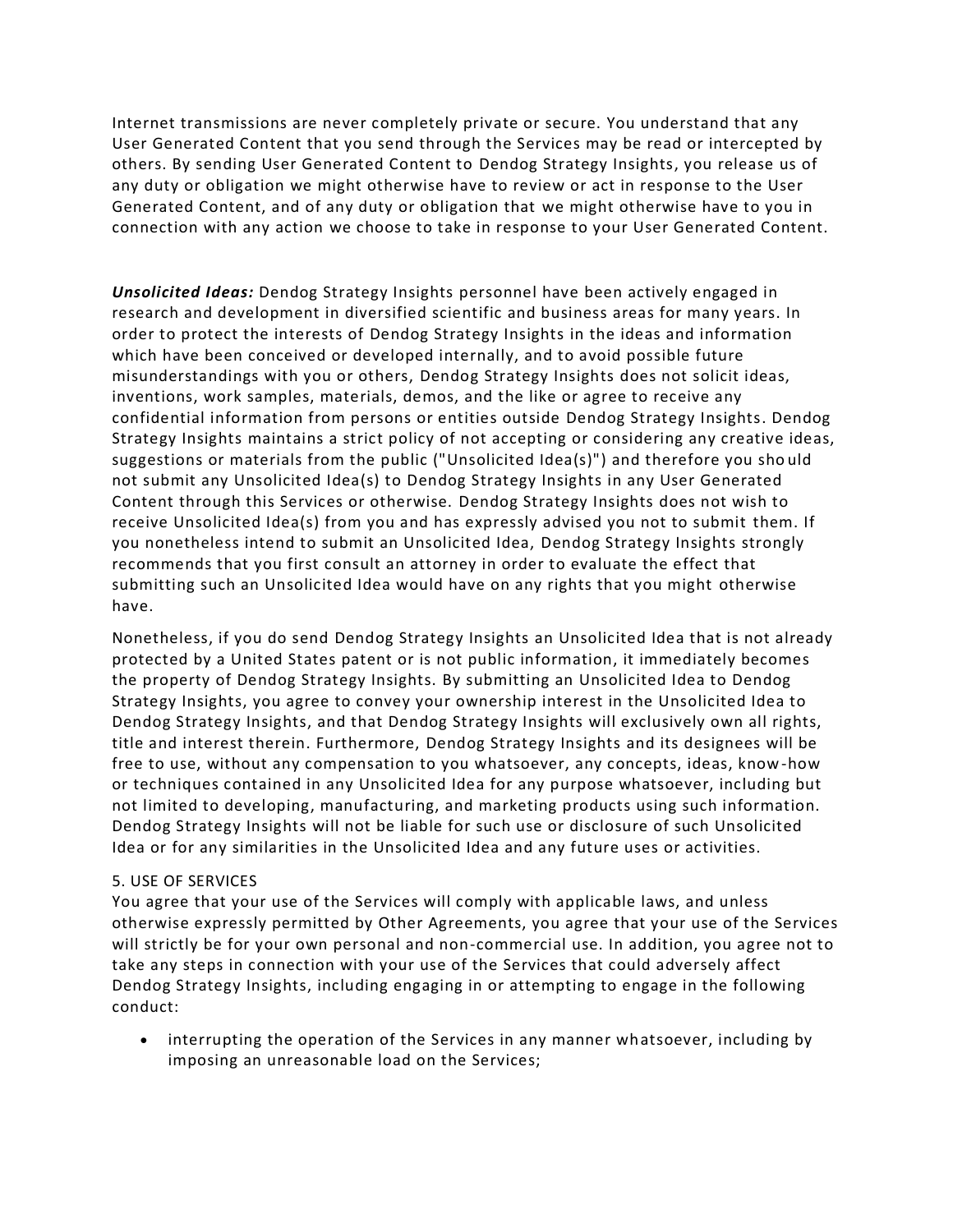- deleting or revising any material or other information of any other user, Dendog Strategy Insights, or any third party;
- harvesting or otherwise collecting information about others, inclu ding email addresses, without their consent;
- deciphering, decompiling, disassembling, or reverse-engineering any of the software comprising or in any way making up a part of the Services;
- posting advertisements or solicitations of business other than those explicitly approved by Dendog Strategy Insights;
- defeating, investigating, or providing information concerning methods of defeating security mechanisms, including by allowing another person to access the Services using credentials issued to you, or by falsifying, deleting, or concealing Internet Protocol header, email sender, or other identifying information;
- engaging in conduct that restricts, inhibits or discourages any other person or entity from using or enjoying all or any portion, features or functions of the Services, or which, in Dendog Strategy Insights' judgment, exposes Dendog Strategy Insights or any of its users, customers, or suppliers to any liability or detriment of any type;
- engaging in conduct affecting Dendog Strategy Insights adversely or reflecting negatively on Dendog Strategy Insights, the Services, Dendog Strategy Insight's goodwill, name or reputation or causing duress, distress or discomfort to Dendog Strategy Insights or anyone else, or discouraging any person or entity from doing business with Dendog Strategy Insights; or
- taking any other action that could endanger or cause damage to Dendog Strategy Insights, other users of the Services, or other third parties.

Dendog Strategy Insights may take any action that it deems appropriate if it determines, in its exclusive discretion, that you have engaged in any of these practices or otherwise violated these Terms of Use. Such action may include termination of your access to the Services or initiation of civil or criminal legal proceedings. Under these circumstances, Dendog Strategy Insights may also investigate your use of the Services and provide information about your use to law enforcement.

# 6. OUR INTELLECTUAL PROPERTY RIGHTS

*Copyright:* All materials on the Services, including but not limited to images, software, audio, text and video clips (the "Materials"), are protected by copyright under U.S. copyright law, international conventions and other copyright laws. All Materia ls are owned or licensed by Dendog Strategy Insights or by its third-party licensors. You cannot use the Materials, except as specified herein. Any unauthorized use of the Materials may violate, without limitation, copyright laws, trademark laws, the laws of privacy and publicity, and communications regulations and statutes. You may not change the Materials in any way or reproduce, publicly display, distribute or otherwise use the Materials for any public or commercial purpose. Any reproduction of the Materials on any other web site or networked computer environment for any purpose is prohibited.

*Trademarks:* Dendog Strategy Insights trademarks, logos, and service marks and those trademarks, logos, and service marks licensed to Dendog Strategy Insights (collectively, the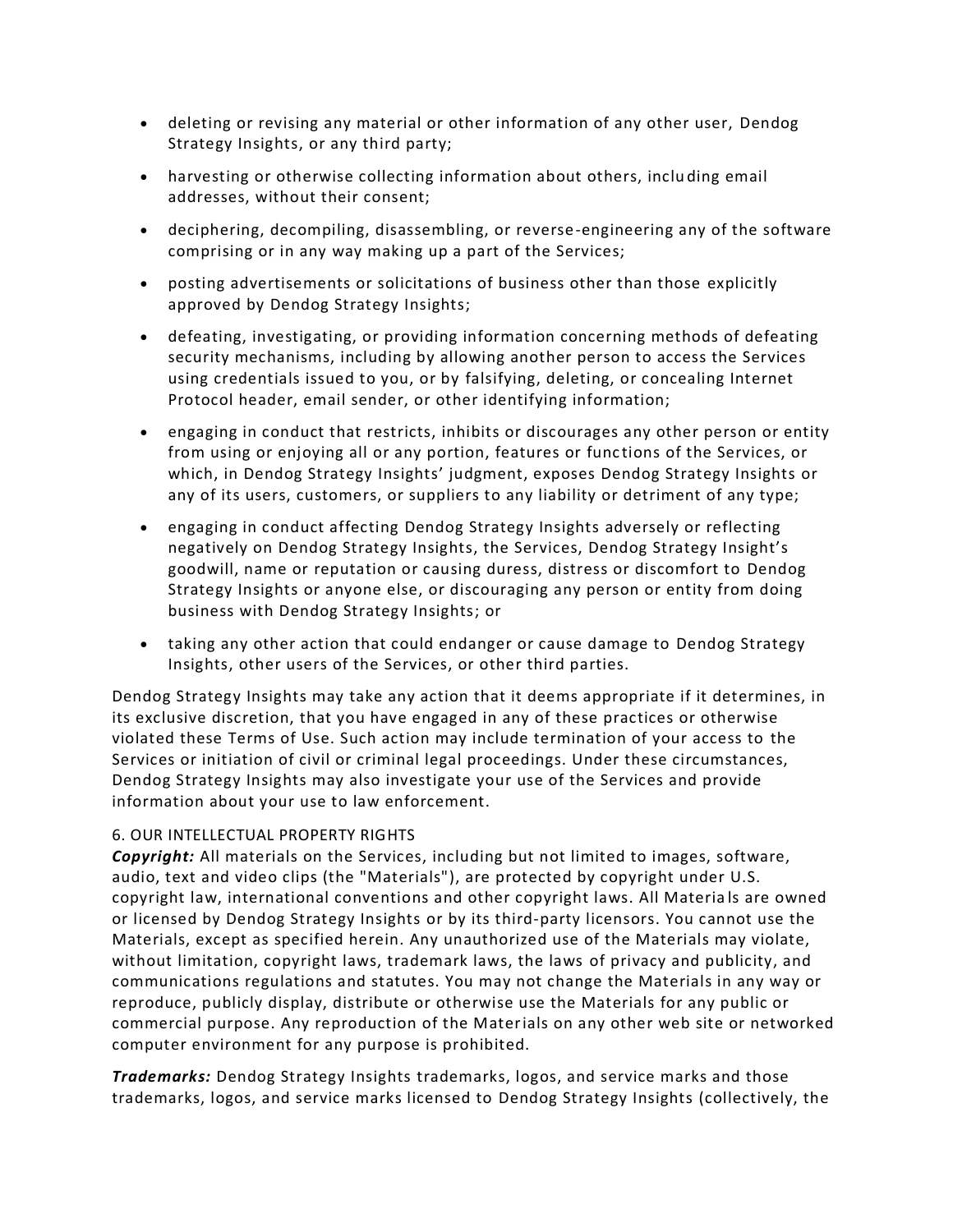"Trademarks") displayed on the Services are registered and unregistered marks of Dendog Strategy Insights or their respective owners. All other trademarks, trade names, product names, service marks and all other non-Dendog Strategy Insights marks are the property of their respective owners. Nothing contained on the Services should be construed as granting, by implication, estoppel, or otherwise, any license or right to use any Trademark displayed on the Services without the written permission of Dendog Strategy Insights or such third party that may own other trademarks displayed on the Services. The absence of a product or service name or logo anywhere in the text of the Services does not constitute a waiver of any trademark or other intellectual property rights concerning that name or logo.

# 7. NOTICE OF COPYRIGHT INFRINGEMENT

If you believe in good faith that your copyrighted work has been reproduced on or linked from the Services without authorization in a way that constitutes copyright infring ement, please provide Dendog Strategy Insights' designated copyright agent with the following information:

- identification of the copyrighted work claimed to have been infringed;
- identification of the allegedly infringing material on the Services that is re quested to be removed;
- your name, address and daytime telephone number, and an email address if available, so that Dendog Strategy Insights may contact you if necessary;
- a statement that you have a good-faith belief that the use of the copyrighted work is not authorized by the copyright owner, its agent, or the law;
- a statement that the information in the notification is accurate, and under penalty of perjury, that the signatory is authorized to act on behalf of the owner of an exclusive copyright right that is allegedly infringed; and
- an electronic or physical signature of the copyright owner or someone authorized on the owner's behalf to assert infringement of copyright and to submit the statement.

Dendog Strategy Insights's copyright agent for notice of claims of infringement on the Services is:

#### **By U.S. Mail:**

Copyright Agent Legal Division Dendog Strategy Insights, LLC 12 Teapot Lane

Smithtown, New York 11787

# **By Email:**

marketing@dendogstrategy.com

This contact information is only for suspected copyright infringement. Contact information for other matters is provided elsewhere on the Services. Upon receipt of such a notice of claimed infringement (or any statement in conformance with 17 U.S.C. § 512( $c$ )(3)), Dendog Strategy Insights will act expeditiously to remove or disable access to any content that is claimed to be infringing upon the copyright of any person under the laws of the United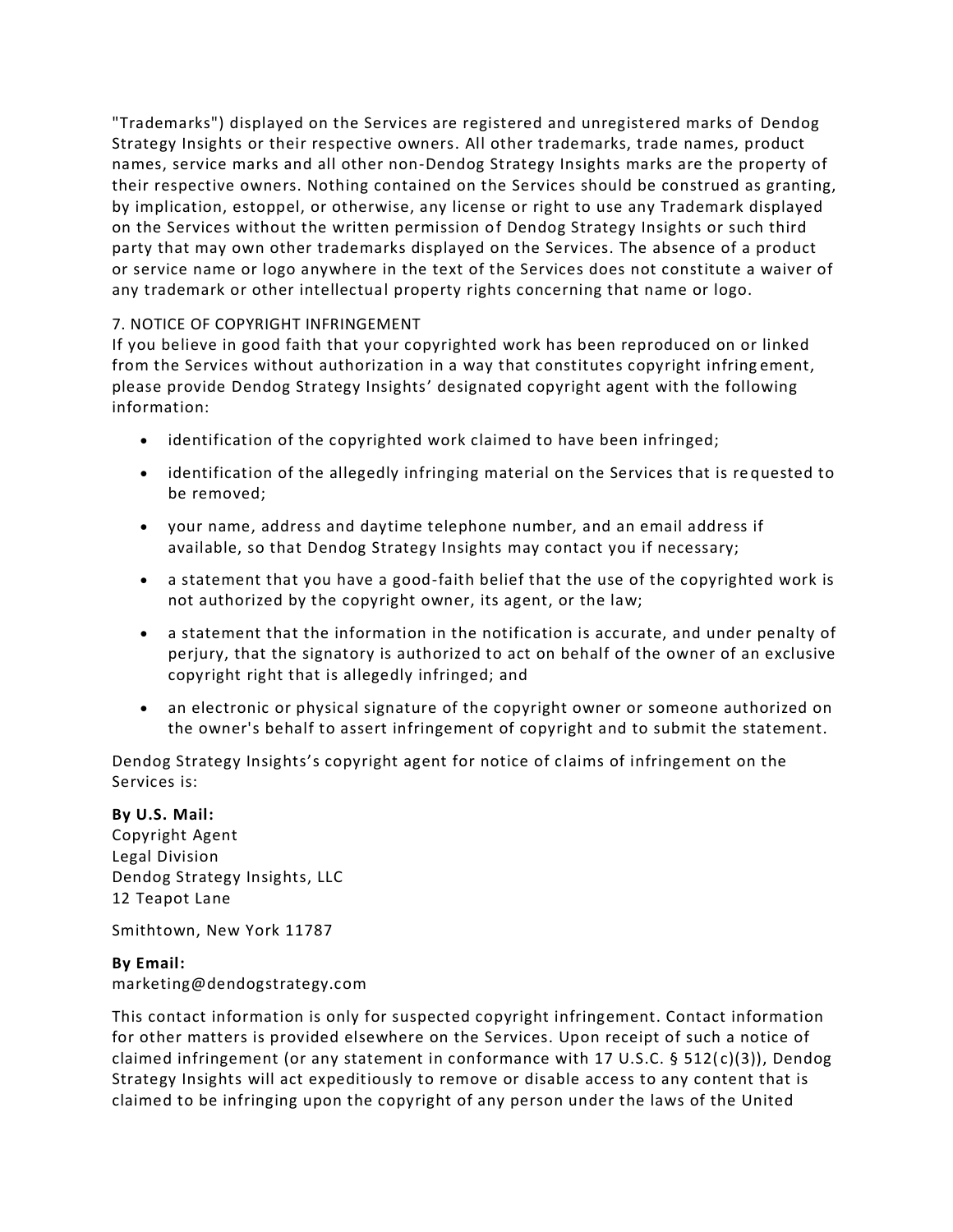States, and will terminate the Services privileges of those who repeatedly infringe on the copyright of others. United States law imposes substantial penalties for falsely submitting a notice of copyright infringement.

#### 8. USER IDS AND PASSWORDS

Certain areas of the Services may offer the opportunity to register or cr eate an account. You will be asked to create a user ID and password in connection with such an account. You are responsible for maintaining the confidentiality of the password and account and are fully responsible for all activities that occur under your password or account. Dendog Strategy Insights cannot and will not be liable for any loss or damage arising from your failure to comply with this Section.

If Dendog Strategy Insights requests that you provide information about yourself in connection with your creation of an account, you agree that the information that you provide will be entirely truthful and accurate. If the information that you provide to Dendog Strategy Insights changes, you agree to promptly provide Dendog Strategy Insights with updated information.

# 9. OTHER AGREEMENTS; SOFTWARE, SOLUTIONS, OR ACCESS

Dendog Strategy Insights may provide products (such as hardware or software), services and solutions, including our cloud solutions, or access to subsites of the Services under Other Agreements. Dendog Strategy Insights' obligations with respect to any product, solution, or access that it makes available to you under any Other Agreement shall be governed solely by the Other Agreements, under which such product or service is provided and these Terms of Use shall not be deemed or construed to alter the terms of such Other Agreements.

# 10. USE OF SOFTWARE

Any software that is available on the Services ("Software") is the copyrighted work of Dendog Strategy Insights and/or its licensors. Copying or reproducing the Software to any other server or location for further reproduction or redistribution is strictly prohibited, unless such reproduction or redistribution is permitted by a license agreement accompanying such Software. You may not create derivative works of the Software, or attempt to decompile or reverse-engineer the Software unless otherwise permitted by law. Use of the Software is subject to the license terms of any license agreement that may accompany or is provided with the Software. You may not download any Software until you have read and accepted the terms of the accompanying software license.

WITHOUT LIMITING THE FOREGOING, THE SOFTWARE IS WARRANTED, IF AT ALL, ONLY ACCORDING TO THE TERMS OF THE SEPARATE LICENSE AGREEMENT ACCOMPANYING THE SOFTWARE. EXCEPT AS WARRANTED IN SUCH LICENSE AGREEMENT, DENDOG STRATEGY INSIGHTS AND ITS LICENSORS DISCLAIM ALL WARRANTIES AND CONDITIONS WITH REGARD TO THE SOFTWARE, INCLUDING ALL IMPLIED WARRANTIES AND CONDITIONS OF MERCHANTABILITY, FITNESS FOR A PARTICULAR PURPOSE, TITLE AND NON-INFRINGEMENT, TO THE MAXIMUM EXTENT PERMITTED BY LAW.

*U.S. Government Restricted Rights:* The Software available on the Services and accompanying documentation that is downloaded from the Services for or on behalf of the United States of America, its agencies and/or instrumentalities are provided with Restricted Rights. You agree to meet all requirements necessary to ensure that the Federal Government will honor such rights. Disclosure, use or reproduction of the Software and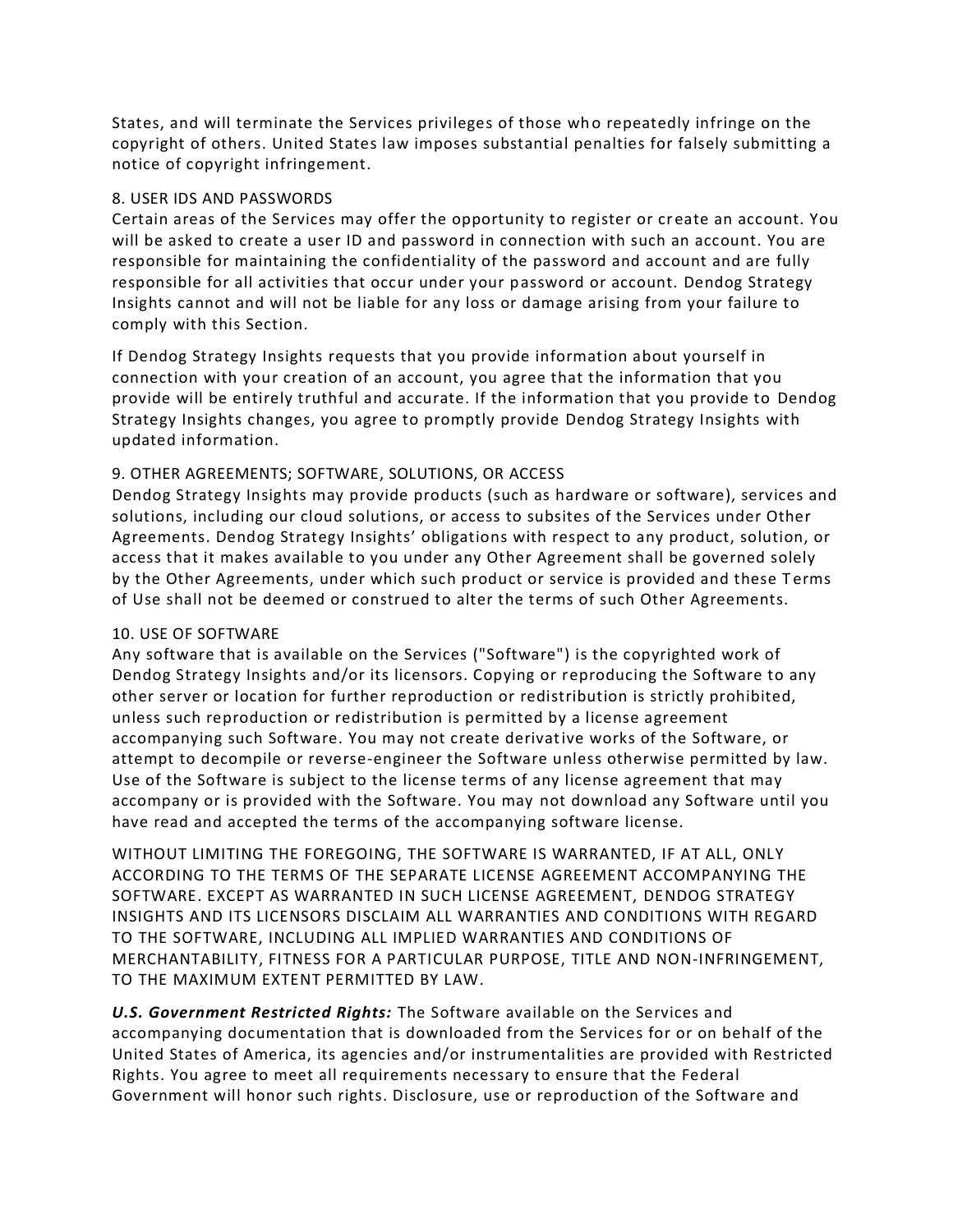accompanying documentation are subject to restrictions set forth at Federal Acquisition Regulation 52.227-14, when applicable, or in the Department of Defense Federal Acquisitions Regulations Supplement 252.227-7013.

*Export Controls:* Software available on the Services is further subject to United States Export Controls. No software available on the Services may be downloaded or exported (i) into (or to a national or resident of) any country to which the United States has embargoed goods; or (ii) to anyone on the United States Treasury Department's list of Specially Designated Nationals or using the Commerce Department's Table of Deny Orders. By downloading any Software, you represent and warrant that you are not located in, or under the control of, or a national or resident of any such country or on any such list.

### 11. MOBILE APPLICATIONS

If Dendog Strategy Insights offers products and services through applications available on your wireless or other mobile Device (such as a mobile phone) (the "Mobile Application Services"), these Mobile Application Services are governed by the applicable additional terms governing such Mobile Application Service. We do not charge for these Mobile Application Services unless otherwise provided in the applicable additional terms. H owever, your wireless carrier's standard messaging rates and other messaging, data and other rates and charges will apply to certain Mobile Application Services. You should check with your carrier to find out what plans your carrier offers and how much the plans cost. In addition, the use or availability of certain Mobile Application Services may be prohibited or restricted by your wireless carrier, and not all Mobile Application Services may work with all wireless carriers or Devices. Therefore, you should check with your wireless carrier to find out if the Mobile Application Services are available for your wireless Device, and what restrictions, if any, may be applicable to your use of such Mobile Application Services.

# 12. LINKS TO OTHER WEBSITES AND PRODUCTS

*Dendog Strategy Insights Subsites:* You may be required to agree to Other Agreements and user codes of conduct in order to access certain portions of the Services, which are known as "subsites." If you attempt to access a subsite that requires you to enter into such a supplemental agreement, the controller of that subsite will advise you and provide you with an opportunity to review the Other Agreement and agree to it before accessing the subsite or using such subsite's services. Both these Terms of Use and the Other Agreements will govern your use of the subsite. In the event of any inconsistency between these Terms of Use and the Other Agreements, the Other Agreements will control, except that nothing in the Other Agreements may limit (a) Dendog Strategy Insights' disclaimer of warranties, (b) your agreement to indemnify Dendog Strategy Insights, or (c) the licenses you grant to Dendog Strategy Insights or other intellectual property.

*Third Party Links:* Mention of third-party products, companies and websites on the Services is for informational purposes only and constitutes neither an endorsement nor a recommendation of such products, companies, or websites. Dendog Strategy Insights makes no representations regarding the quality, safety or suitability of any products by third party companies. Likewise, links to third party sites are provided for your convenience only, and Dendog Strategy Insights is not responsible for the content of any site linked to or from the Services. Links from the Services to any other site do not mean that Dendog Strategy Insights approves, or endorses or recommends that site. Dendog Strategy Insights disclaims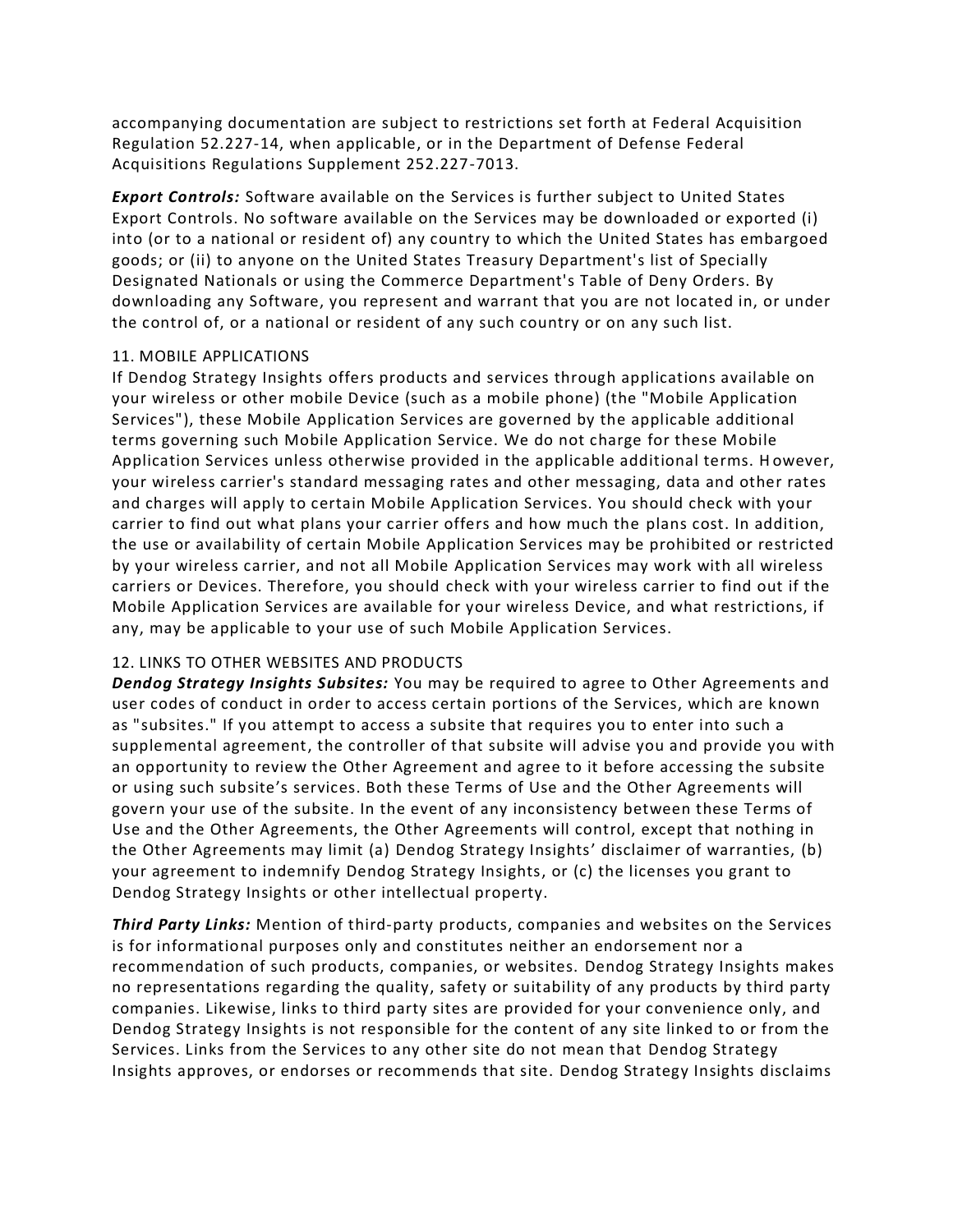all warranties, express or implied, as to the accuracy, legality, reliability or validity of any content on any other site. Viewing of all other sites is at your own risk.

### 13. CONTESTS, SWEEPSTAKES AND OTHER PROMOTIONS

The Services may include contests, sweepstakes or other promotions ("Promotions") that offer prizes or require you to send in material or information about yourself. Each Promotion has its own rules, which you must read and agree to before you may enter.

### 14. E-COMMERCE

*Terms of Sale Shall Govern:* These Terms of Use govern your access to and use of the Services. You acknowledge and agree that your rights and responsibilities regarding purchases made through the Services will be governed by such other terms and conditions as provided in the applicable terms of sale. In the event there is a conflict between these Terms of Use and the terms provided in an applicable terms of sale, the terms of sale shall prevail.

*Pricing:* We cannot confirm the price or availability of an item until you order. We try to be as accurate as possible. However, despite our best efforts, a small number of the items available for sale may not be available, the offer may have been misstated or expired, or an item may be mispriced. The correct price for any item will appear in your shopping cart before you check out. Please be sure to verify the price for your purchase in your cart before submitting payment.

*Availability of Products and Services:* The products and services displayed on the Services may not be available for purchase in your particular country or locality. The reference to such products and services in the Services does not imply or warrant that these products or services will be available at any time in your particular location, or at the price or terms displayed on the Services. We do not warrant that product descriptions or other Services content is accurate, complete, reliable, current, or error-free.

INFORMATION REGARDING DENDOG STRATEGY INSIGHTS' PRODUCTS AND SERVICES, INCLUDING THEIR AVAILABILITY, APPEARANCE, PRICE AND SPECIFICATIONS IS SUBJECT TO CHANGE WITHOUT NOTICE. SUCH INFORMATION DOES NOT CONSTITUTE A REPRESENTATION, WARRANTY OR OTHER COMMITMENT BY DENDOG STRATEGY INSIGHTS WITH RESPECT TO ANY PRODUCT OR SERVICE AND DENDOG STRATEGY INSIGHTS HEREBY DISCLAIMS ALL WARRANTIES, EXPRESS OR IMPLIED, AS TO THE ACCURACY, MERCHANTABILITY, OR SUITABILITY FOR ANY PARTICULAR PURPOSE OR COMPLETENESS THEREOF.

# 15. DISCLAIMER

YOUR USE OF THE SERVICES IS SOLELY AT YOUR OWN RISK. THE SERVICES (INCLUDING ALL CONTENT AND FUNCTIONS MADE AVAILABLE ON OR ACCESSED THROUGH THE SERVICES) ARE PROVIDED "AS IS." TO THE FULLEST EXTENT PERMISSIBLE BY LAW, DENDOG STRATEGY INSIGHTS MAKES NO REPRESENTATIONS OR WARRANTIES OF ANY KIND WHATSOEVER (1) FOR THE ACCURACY, MERCHANTABILITY, FITNESS FOR A PARTICULAR PURPOSE OR NON-INFRINGEMENT OF ANY CONTENT PUBLISHED ON OR AVAILABLE THROUGH THE SERVICES, (2) THAT THE SERVER THAT MAKES THE SERVICES AVAILABLE IS FREE OF VIRUSES OR OTHER COMPONENTS THAT MAY INFECT, HARM OR CAUSE DAMAGE TO YOUR COMPUTER EQUIPMENT OR ANY OTHER PROPERTY WHEN YOU ACCESS, BROWSE, DOWNLOAD FROM OR OTHERWISE USE THE SITE, (3) THAT DENDOG STRATEGY INSIGHTS WILL CONTINUE TO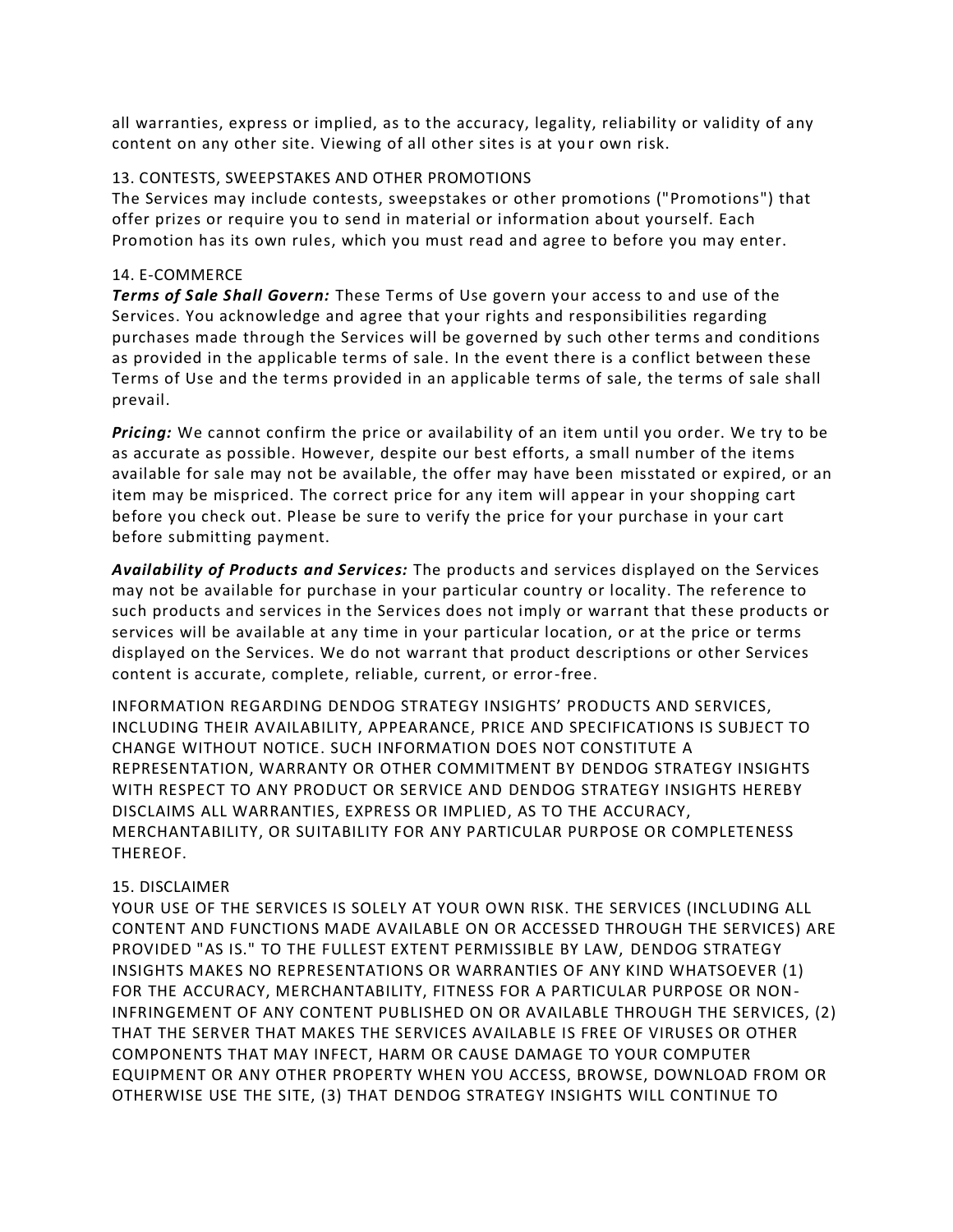PROVIDE THE SERVICES OR, IF IT DOES CONTINUE TO PROVIDE THE SERVICES, THAT THE SERVICES WILL CONTINUE TO PROVIDE THE SERVICES IT CURRENTLY PROVIDES OR THAT THE SERVICES WILL FUNCTION THE WAY THAT IT CURRENTLY DOES; OR (4) THAT ANY OF YOUR CONTENT OR COMMUNICATIONS WILL BE RETAINED OR STORED ON THE SERVICES FOR ANY PARTICULAR AMOUNT OF TIME.

OTHER USERS OF THE SERVICES MAY SUBMIT CONTENT OR COMMUNICATIONS IN A WAY THAT IS PUBLICLY ACCESSIBLE, AND DENDOG STRATEGY INSIGHTS CANNOT PREDICT THE CONTENT OR COMMUNICATIONS THAT USERS POST. DENDOG STRATEGY INSIGHTS THEREFORE DOES NOT WARRANT OR REPRESENT THAT THE CONTENT ON THE SERVICES WILL BE APPROPRIATE FOR ANY PARTICULAR AUDIENCE OR THAT YOU WILL NOT BE HARMED BY VIEWING THE CONTENT ON THE SERVICES. BECAUSE ACCESSING THE SERVICES IS INHERENTLY RISKY, YOU ASSUME ALL RISKS ASSOCIATED WITH YOUR DECISION TO ACCESS IT.

UNDER NO CIRCUMSTANCES, INCLUDING, BUT NOT LIMITED TO, DENDOG STRATEGY INSIGHTS' NEGLIGENCE OR GROSS NEGLIGENCE, WILL DENDOG STRATEGY INSIGHTS, OR ANY OTHER PARTY INVOLVED IN CREATING, HOSTING OR DELIVERING THE SERVICES, BE LIABLE FOR ANY DIRECT, INDIRECT, INCIDENTAL, CONSEQUENTIAL, SPECIAL, PUNITIVE OR OTHER DAMAGES WHATSOEVER ARISING OUT OF YOUR ACCESS TO, OR USE OF, THE SITE, EVEN IF DENDOG STRATEGY INSIGHTS HAS BEEN ADVISED OF THE POSSIBILITY OF SUCH DAMAGES. PLEASE NOTE THAT SOME JURISDICTIONS MAY NOT ALLOW THE EXCLUSION OF IMPLIED WARRANTIES OR CONDITIONS, SO SOME OF THE ABOVE EXCLUSIONS MAY NOT APPLY TO YOU. CHECK YOUR LOCAL LAWS FOR ANY RESTRICTIONS OR LIMITATIONS REGARDING THE EXCLUSION OF IMPLIED WARRANTIES.

DENDOG STRATEGY INSIGHTS DISCLAIMS ALL WARRANTIES, EXPRESS AND IMPLIED, TO THE GREATEST EXTENT PERMITTED BY LAW. DENDOG STRATEGY INSIGHTS ALSO ASSUMES NO RESPONSIBILITY, AND WILL NOT BE LIABLE FOR, ANY DAMAGE TO OR VIRUSES THAT MAY INFECT YOUR COMPUTER EQUIPMENT OR OTHER PROPERTY, OR FOR ANY LOSS OR CORRUPTION OF DATA ON ACCOUNT OF YOUR ACCESS TO, USE OF, OR BROWSING IN THE SERVICES, OR YOUR DOWNLOADING OF ANY MATERIALS, DATA, TEXT, IMAGES, VIDEO, OR AUDIO FROM THE SITE. NOTWITHSTANDING THE LIMITATION OF LIABILITY CONTAINED HEREIN, IN NO EVENT SHALL DENDOG STRATEGY INSIGHTS'S TOTAL LIABILITY TO YOU FOR ALL DAMAGES, LOSSES AND CAUSES OF ACTION (WHETHER IN CONTRACT, TORT OR OTHERWISE) EXCEED THE AMOUNT PAID BY YOU, IF ANY, FOR ACCESSING THE SERVICES.

#### 16. INDEMNIFICATION

You agree to indemnify, defend and hold Dendog Strategy Insights and all of their respective agents, directors, officers, employees, information providers, licensors and licensees (collectively "Indemnified Parties") harmless from and against any and all liability and costs and expenses (including, without limitation, attorneys' fees and costs), incurred by the Indemnified Parties in connection with your use of the Services or any claim in connection with or resulting from any breach by you of these Terms of Use. You agree to cooperate fully in Dendog Strategy Insights' defense of any such claim. You agree that Dendog Strategy Insights shall be entitled to select its own counsel, at your expense, to defend it in connection with any claim subject to indemnification by you. You agree that Dendog Strategy Insights, and not you, will have control over the defense of any such claim. You further agree that you will not in any event settle any matter involving Dendog Strategy